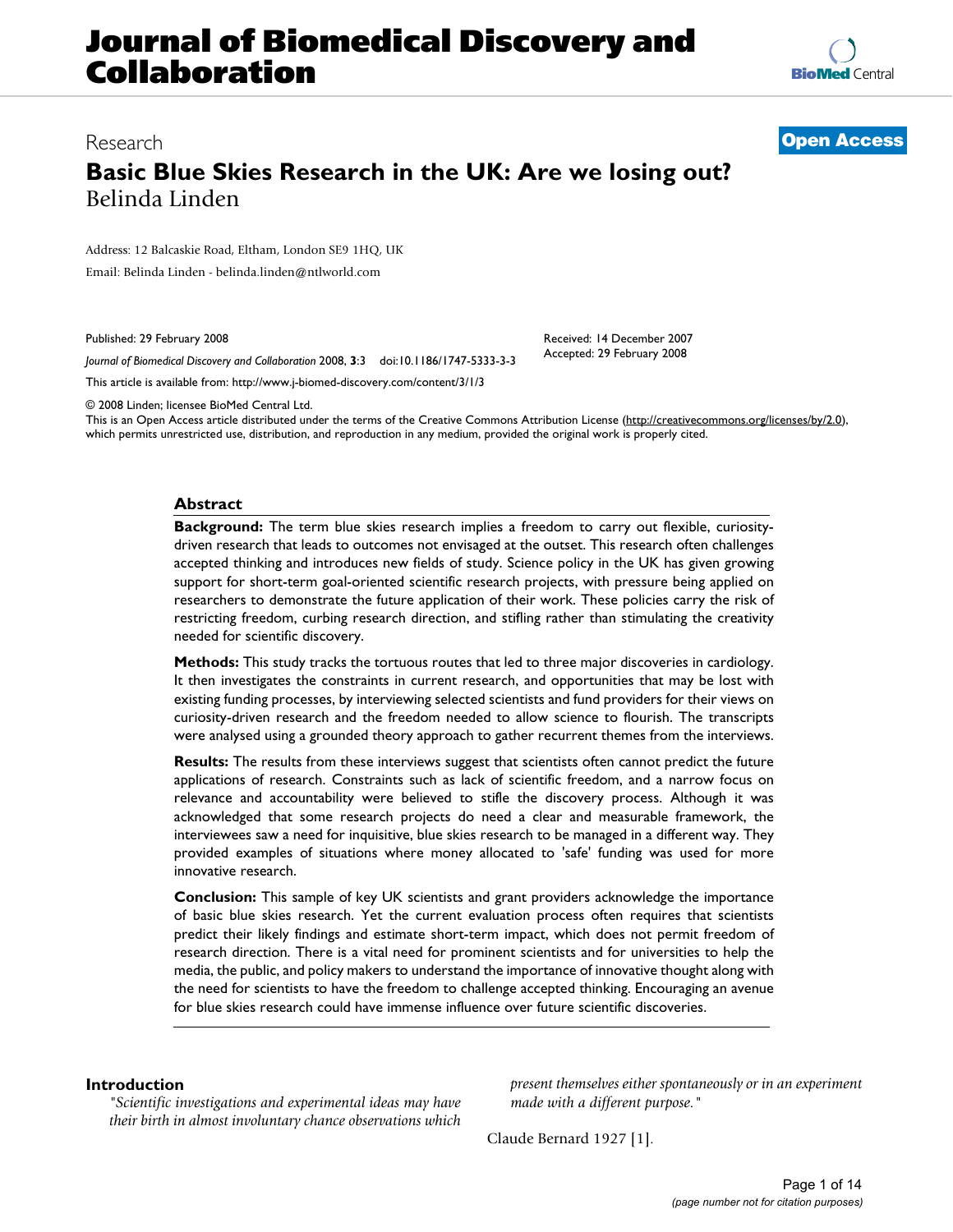Basic 'Blue skies' research has been described as pure science, exploratory, innovative, curiosity-driven and fundamental, in contrast with goal-driven research [2]. The terms 'basic research' and 'blue skies research' have often been used interchangeably, particularly when discussing funding. This is discussed in the work of Calvert, who explores the various ways that these terms are understood by scientists and policy makers [3].

The Frascati definition (1963) for basic research is:

*"Experimental or theoretical work undertaken primarily to acquire new knowledge of phenomena and observable facts without any particular application or use in view. It is usually undertaken by scientists who may set their own agenda and to a large extent organise their own work* [4]*."*

This definition is similar to three interpretations of blue skies research:

*"Excellent curiosity-driven science, free from boundaries* [5]*."*

*"Innovative and creative research that might lead to outcomes unimagined at the outset* [6]*."*

*"Addresses fundamental, curiosity driven science* [7]*."*

Therefore, its main goal is to advance knowledge and understanding. It is often exploratory – driven by a researchers' interest or curiosity. It may not have a practical goal in mind and yet may produce results that were originally unforeseen, and these results may ultimately point to practical applications.

Max Perutz explains:

*"Creativity in science cannot be organised. It arises spontaneously from individual talent. Well run laboratories can foster it, but hierarchical organisations, inflexible bureaucratic rules and mountains of futile paperwork can kill it. Discoveries cannot be planned* [8]*."*

Fundamental, curiosity-driven research differs from strategic research in that it is mostly aimed at the fundamental basis of an applied ultimate goal. There will inevitably be arguments over the distinction between fundamental and applied research, as fundamental research in one discipline could easily be taken to mean applied in a different field.

The importance of basic blue skies research is often discussed in scientific circles [9,10], and yet to what extent are funding bodies and the scientific community committed to this process of discovery? Is research in the UK losing out? This study traces the tortuous paths that led to three major medical discoveries, and investigates the extent to which maximising research freedom has influenced scientific discoveries, and the constraints of existing funding on creativity in research, by exploring the views of scientists and medical directors on research direction and freedom.

The term "blue skies research" derives from Julius Comroe, who explained in 1976 how scientific discoveries often arise from tortuous curiosity-driven paths, rather than a direct goal-driven route [11]. He used as his example an event where Charles Wilson, President Eisenhower's Secretary of Defence and an opponent of basic research, said: "I don't care what makes the grass green!" Comroe claimed that Wilson might just as well have said, "I don't care what makes the sky blue!" Comroe defended the need for basic research by describing the work of a British physicist called John Tyndall whose research in 1869 explained the blue colour of the sky by using a glass tube into which he introduced certain vapours. When illuminated, the tube filled with many fine particles. When a powerful beam of light focused on the tube in a dark room, a sky blue cloud filled the tube [12]. Comroe describes how through this discovery, Tyndall's work explained many other unrelated concepts. His examples included the development of a test for optically pure air that was unable to develop bacteria, success in convincing scientists of Pasteur's claim that there was no such thing as spontaneous generation, research demonstrating how lung airways remove particles from inspired air before reaching the alveoli. Tyndall also discovered 50 years before Fleming how *penicillium* bacteria could successfully destroy a mould [13]. He showed how a light beam followed a curved route, leading to the later development of the flexible gastroscope and bronchoscope [14]. Tyndall's work therefore provided strong evidence to show that important discoveries are often curiosity-led rather than goal-driven. Comroe asked US cardiologists to list the professional activities that they considered to be the most valuable. When the origins of these advances were examined, he demonstrated that more than 70% of the clinical tools used by cardiologists arose from fundamental, curiosity-driven research performed without a cardiological outcome in mind. This report was used as a key argument to convince the US Congress that basic blue skies research had a better than average chance of translating into something clinically useful compared to that derived from problem-oriented research [24].

Historically, there has been credibility attached to curiosity-driven knowledge, drawn from its importance held by the ancient Greeks [15]. The value of acquiring knowledge 'for its own sake' continued during and after the scientific revolution. In the early twentieth century, British scien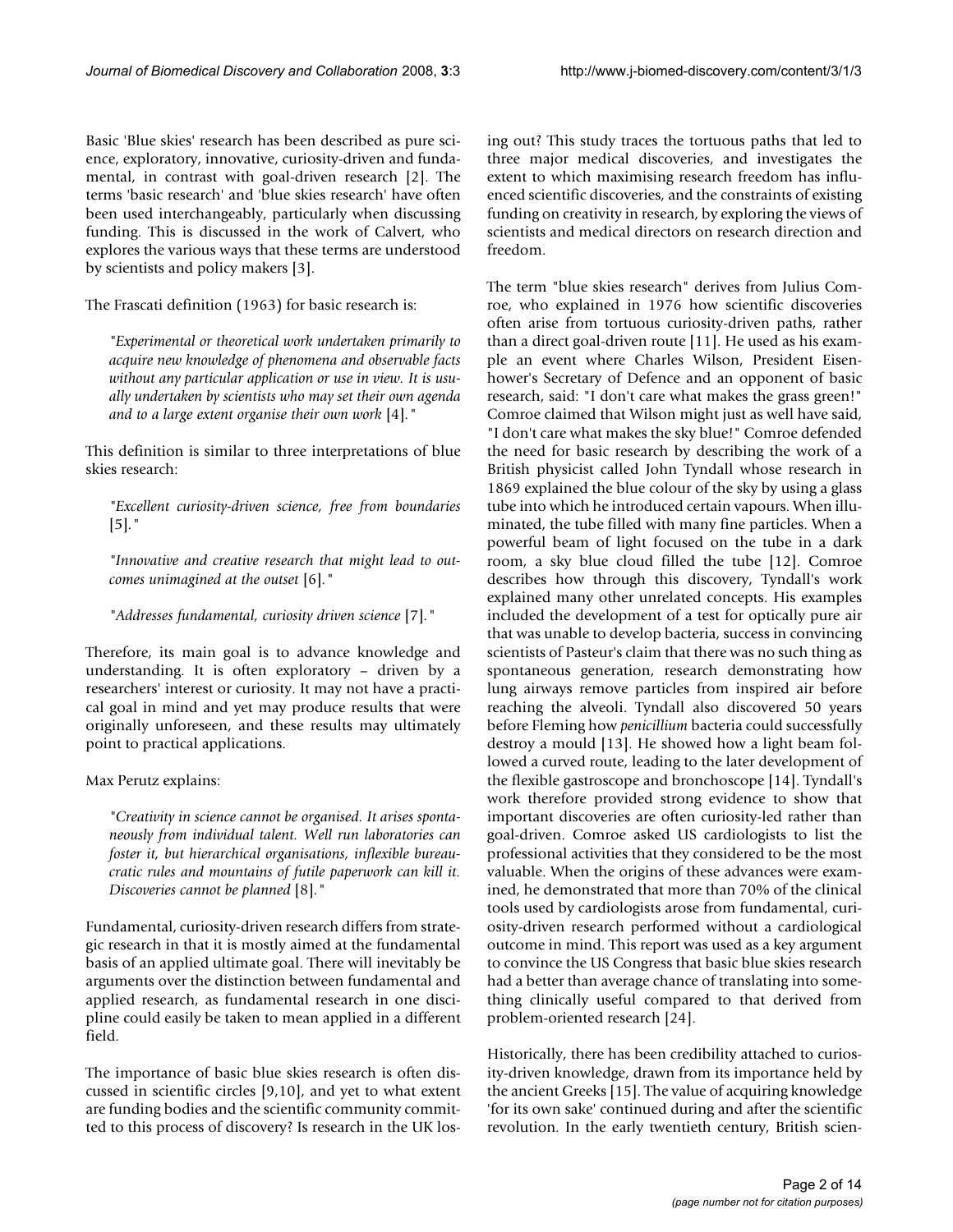tists appealed to the State for support to fund medical research, and this led to the creation of the Medical Research Committee in 1913 allowing some universities to flourish as research centres [16]. In 1918, the Haldane Committee offered scientific freedom, with funding across all university departments [17]. University Grants Committees were formed in 1919, with a system of 'dual support' with two streams of research funding, one stream allocated to teaching, infrastructure and salaries and the other to research. Regular visits by Research Council representatives assessed each university.

In 1971, Lord Rothschild's committee broke away from the traditional view that scientists be allowed freedom from government control, and proposed that research funds be controlled by the government, resulting in a market-oriented approach to research called the 'customer contractor principle' [18]. Since then there has been a gradual shift from scientific freedom towards a focus on objectives in line with the economy or society's expectations [19]. Money from the University Grants Committee became more restrictive and in 1986, the research assessment exercise (RAE) was developed to selectively fund university research [20]. Departments were categorised in terms of their research achievements, leading to UK universities focusing more on developing ways to reflect their performance in RAEs, with a gradual shift away from autonomy. This stifled the pursuit of research excellence by emphasising goals, impacts and outcomes at the potential expense of quality. Dainton believed that this left much to be desired:

*"The system has a distorting effect upon the choice of research topics, causing academics to favour the safe rather than the speculative. In nearly all disciplines, British papers are cited less often than they used to be* [21]*."*

There were those who actively challenged this process. Professor Don Braben, now visiting professor of University College London, worked on nuclear structure and high-energy physics research at the University of Liverpool from 1957 until 1973 after which he held senior positions in the Cabinet Office, the Science Research Council, and the Bank of England. In 1980, he was appointed by British Petroleum (BP) to lead a new research initiative called the Venture Research Unit. Careful selection, minimal paperwork and maximum freedom were key elements of Braben's success in the selection and nurture of several brilliant innovative scientists [22]. Examples of these successes are provided in Appendix 1. This initiative ended ten years later when BP decided to concentrate exclusively on its core business interests. In 1990, Braben set up a new company called Venture Research International Ltd, and continues to campaign for funds to support exceptional innovative researchers who would be allowed scientific freedom, and with it, the opportunity to challenge accepted thinking.

Braben proposed that the successful selection of curiositydriven research rested on certain elements:

- The research may extend across several national funding committees.
- Objectives should be mostly problem solving.
- The work is innovative.

• The amount of funding may not relate to the likelihood of success.

• The results could radically change accepted thinking.

• The research is not seeking a specific goal, but aims to explore a possibly unique problem.

• The outcome may be uncertain and therefore initial funding may have proved difficult.

• The research is of major interest to all those collaborators involved in the work.

Having the responsibility to explore every curious circumstance is described as pursuing research 'for its own sake' [23]. There are many successful research projects that were not initially seen as having any practical goal, but only much later were applied clinically [24-26]. Success may have derived from the trust and insight of a head of department or funding body, or from a researcher with the 'prepared mind' to apply the findings. Leading scientists may have freedom in the direction of their own research, but younger, less experienced academics may be unable to progress in their career within a peer review system that favours established researchers with a good track record [27].

Some scientists have suggested that talented researchers have been denied the opportunity to explore a topic for its own sake. In 1999, Sir David Weatherall comments:

*"In the few studies that have examined the origins of the major advances in medicine over the past 100 years, it has been clear that a high proportion of them arose from research projects that had no practical goal in sight but which were driven by a simple wish to understand normal physiology. The growing tendency for a more goal-orientated approach to the process of scientific discovery has disadvantages – again it drives scientists towards work that has predictable results* [28]*."*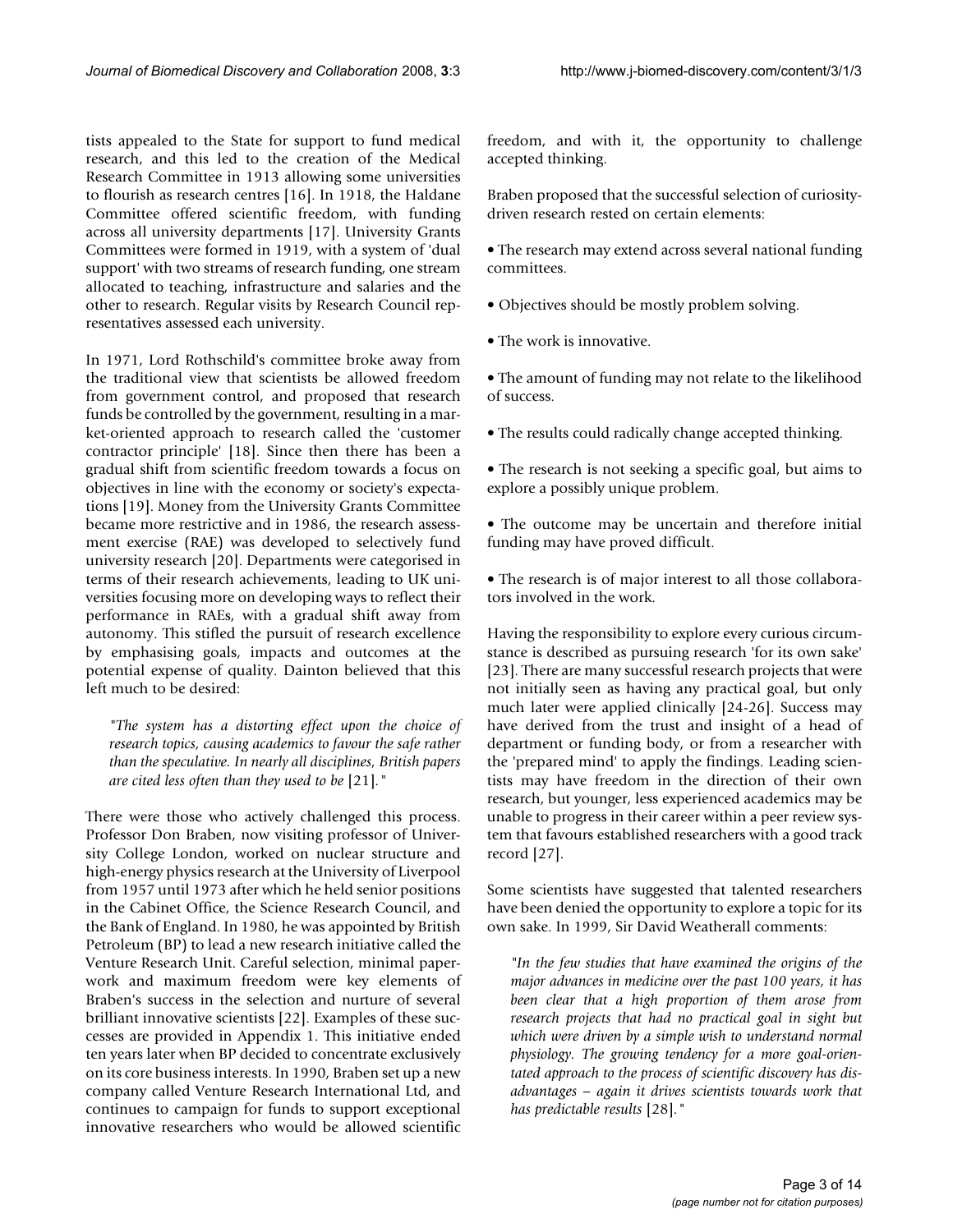There are concerns that increased central funding and peer review have obstructed the discovery process. Rather than being curiosity-driven, the research agenda is being managed differently with some research seen as more 'worthy' than others [25]. The Government has tried to retain excellence in UK research with a strategy called 'The Science and Innovation Investment Framework 2004–2014', setting a long-term agenda for UK science and innovation to stimulate collaboration between universities, businesses and industry [29]. The UK Clinical Research Collaboration (UKCRC) in 2004 set up a project to code research activity and classify research into broad categories with rigorous quality control, and to collaborate on issues that cannot be tackled by a single organisation. These strategies, however, appear remarkably similar to the 1993 White Paper 'Realising our Potential', which aimed to enhance investment in basic science research and bring in investments from foundations and corporations. The recent National Health research strategy 'Best Research for Best Health' has a range of objectives, one of which includes support for 'Invention for Innovation programme' to encourage new ideas including a Challenge Fund for Innovation [30]. Again this strategy appears similar to the 2002 Government paper 'Investing in Innovation' that proposed a dedicated capital steam for university science research infrastructure and full costs of the research. And yet concerns about the constraints on scientific freedom persist [31].

This paper focuses specifically on the research climate in the UK, as the restrictions imposed on research in the US and Japan may not be so profound. The US government has offered federal and private sector funding for curiosity-driven fundamental research. However, this funding is renewed annually, reflecting some discomfort about the long-term nature of such research. Congress increasingly requires information from scientists on the direction of their research, the scientific goals to be achieved and whether the advantages to come from this research are socially equal. In the US, the DARPA (Defence Advanced Research Projects Agency) offers funding for radical ideas, and yet they demand that researchers meet clear milestones before funding continues. Recently, the National Institute for Health introduced the EUREKA (Exceptional, Unconventional Research Enabling Knowledge Acceleration) programme – a new funding initiative to help researchers with original ideas, and CEBRA (Cutting-Edge Basic Research Award) to encourage highly innovative research. Although prominent scientists regularly provide political leaders with strong arguments to support curiosity driven research, the lobbying needs to continue annually to maintain the funding momentum. The 2008 budget supporting research in the US has declined [32].

The Japanese government, despite severe economic concerns, has not reduced its expenditure on fundamental, curiosity-driven research, but has actually increased its research expenditure, viewing scientific development as essential for its economic growth [33].

#### *Examples of the paths taken to achieve major discoveries*

When we search for the roots of major scientific advances made over the centuries, they often reveal tortuous routes where the findings bear little resemblance to the initial research. The convoluted paths leading to discovery can be seen in echocardiography, cardiopulmonary bypass, and the discovery of adrenaline, which are described as key contributions to cardiology [34]. These are briefly described below:

**Echocardiography** is one of the most valuable methods of cardiac investigation today. In 1830, Galton's whistle produced sounds beyond the higher limit of hearing, but it was not until instruments to detect ultrasound were developed that the wider value of such a pitch was recognised. In 1913, a physicist called Richardson carried out experiments in testing ultrasound on underwater echoranging schemes [35]. In 1917, Langévin, a French physicist, observed that ultrasonic energy could have a detrimental effect upon biological material [36]. Langévin collaborated with a scientist called Wood who was working on ultrasonic waves to detect submarines. During the War, Britain and France asked Wood to join other leading scientists, because of his skills at technical innovation whilst working on telescopes. There, Wood met a scientist called Loomis. They both saw the potential in pursuing Langévin's work, and their subsequent research revealed that exposure to ultrasonic energy had a powerful impact on displacing material. Two brothers, Karl Dussik a neurologist, and Freiderich, a physicist, studied the clinical application of ultrasound in 1937, by measuring an ultrasound beam through the skull. They used this technique to look inside the human body, and in 1942 Dussik used echocardiography to measure phasic volume changes of the heart [37]. Therefore, the development of echocardiography came from a winding and curiosity-driven process. The input came from physicists and engineers whose focus was on solving a problem with an unforeseen path, but only ultimately led to the clinical application of ultrasound.

The development of **cardiopulmonary bypass** can be attributed to the work of Verney and Eichholtz who, from 1921 to 1924, studied the mechanism of urinary secretion [38]. They needed to isolate the kidney to explore the vasoconstriction that occurred whenever they perfused the kidney, and used a heart lung pump developed by Starling to achieve controlled blood flow and temperature for their animal experiments [39]. De Burgh Daly modi-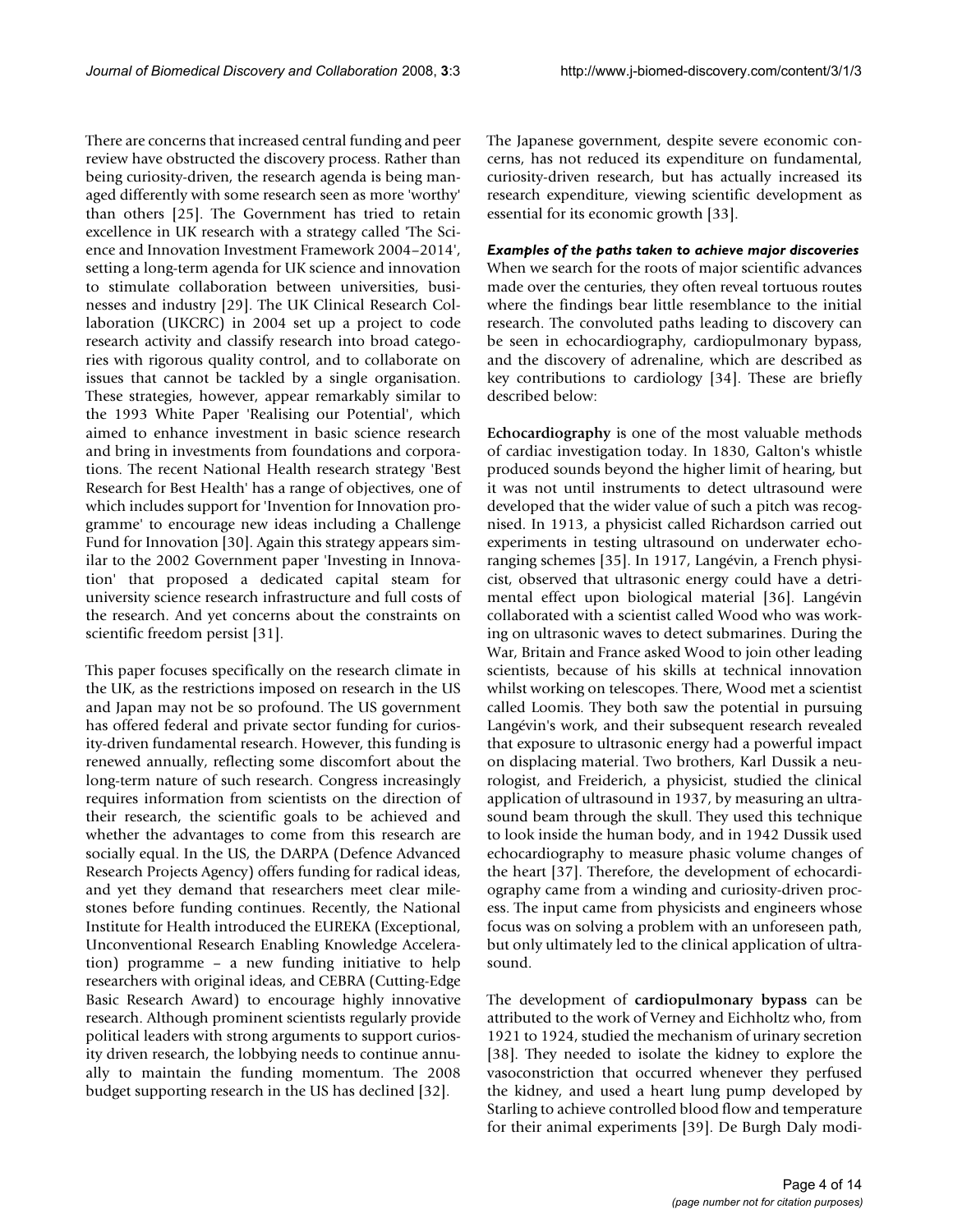fied this pump, which later formed the basis of Clarence Dennis's research into cardiopulmonary bypass for patients undergoing heart surgery [40]. Dennis met John Gibbon, who had been working in this area for several years and they subsequently collaborated to eventually perform the first successful heart lung by pass procedures [41]. The research leading to this final application was mainly exploratory and curiosity-driven. The outcome could not have been envisaged at the outset, and would have been unlikely to achieve with a goal driven proposal.

The discovery of the effect of adrenaline on blood pressure by Edward Schäfer (1850–1935) has its roots in the work of Oliver (1841–1915), a physician from Harrogate, who often spent his leisure time carrying out experiments on his family. Oliver was interested in developing an instrument to measure the diameter of the radial artery. He had an idea that patients with low blood pressure might benefit from extracts of the adrenals. He therefore gave his son an injection of extract from the adrenal medulla prepared from material supplied by the local butcher, and thought that he saw the radial artery contract. He travelled from Harrogate to University College London to describe his discovery to the physiologist Professor Schäfer, who was not impressed with Oliver's observation but agreed to use the extract in his experiment on a dog. To his amazement Schafer saw the mercury climb dramatically in the blood pressure manometer. Their subsequent collaboration led to their demonstration of the effect of adrenaline on blood pressure in 1894 [42]. It was Oliver's curiosity, and Schäfer's ability to collaborate with a physician and change the direction of his research, that allowed this discovery to be made.

These three discoveries are unlikely to have been made if they had demanded goal-driven research proposals with tight time scales, and yet they could have met the criteria used by BP's Venture Research Unit. The objectives were mainly problem-solving, the funding support bore little relation to the likelihood of success, the results radically changed accepted thinking; there was no clear time-frame, but a need to understand a problem. Many other key developments have followed similar tortuous paths, such as the role of aspirin, the structure of haemoglobin, the LASER, molecular biology, and coronary angiography, all of which led to outcomes that were not envisaged at the outset.

## **The Interviews** *Methods*

This study gathered the views of eight renowned scientists and medical directors on past and existing research direction and on the extent of freedom needed to allow science to flourish. The interviews involved questions about their views on the selection, funding, quality and process of discovery, on research freedom and constraints on scientific progress in the UK. A qualitative grounded theory approach was used to create categories and concepts to explain trends in thought and offer a guide to action [43]. The interviews were based on questions arising from the literature review, which are outlined in Table 1. However, an informal unstructured interview was preferred to a quantitative survey as the aim was to explore the views of scientists and medical directors by allowing free discussion of issues that may have been unforeseen. Each interview lasted no longer than 30 minutes.

The interviewees were selected because they were all influential leaders in their area of work. They had a great interest in research, were involved in making funding decisions and were responsible for making the best use of research money, and included scientific advisors, Heads of Departments, Fellows of the Royal Society, Fellows of the Royal College of Physicians, and a Nobel Laureate. Two were former medical directors who had more clinically orientated backgrounds. Two were medical directors with more scientific leanings. Four scientists were involved in cardiovascular research, pharmacology, pathology or respiratory physiology. The backgrounds of these key specialists are described in Table 2.

|  | Table 1: Questions to interviewees drawn from the literature reviewed |
|--|-----------------------------------------------------------------------|
|--|-----------------------------------------------------------------------|

| Selection            | Pressures on researchers to<br>anticipate their goals in<br>research applications | Whether a research<br>application was necessary<br>before 1970                    | The impact of the peer<br>review process on<br>developments in research               | Whether research before<br>1970 would be accepted with<br>the current peer review<br>system |
|----------------------|-----------------------------------------------------------------------------------|-----------------------------------------------------------------------------------|---------------------------------------------------------------------------------------|---------------------------------------------------------------------------------------------|
| Funding              | Priorities for funding                                                            | Changes in the funding<br>environment within the UK                               | Ways to manage limited<br>funding sources in the UK                                   |                                                                                             |
| Quality of research  | <b>Experience of cross</b><br>disciplinary working                                | Interpretation of the term<br>blue skies research                                 | Financial support to be<br>allocated to blue skies<br>research                        |                                                                                             |
| Process of discovery | The commercialisation of<br>research activity                                     | The ingredients in a<br>researcher and the<br>environment needed for<br>discovery | Personal experience of the<br>environment that influenced<br>the process of discovery |                                                                                             |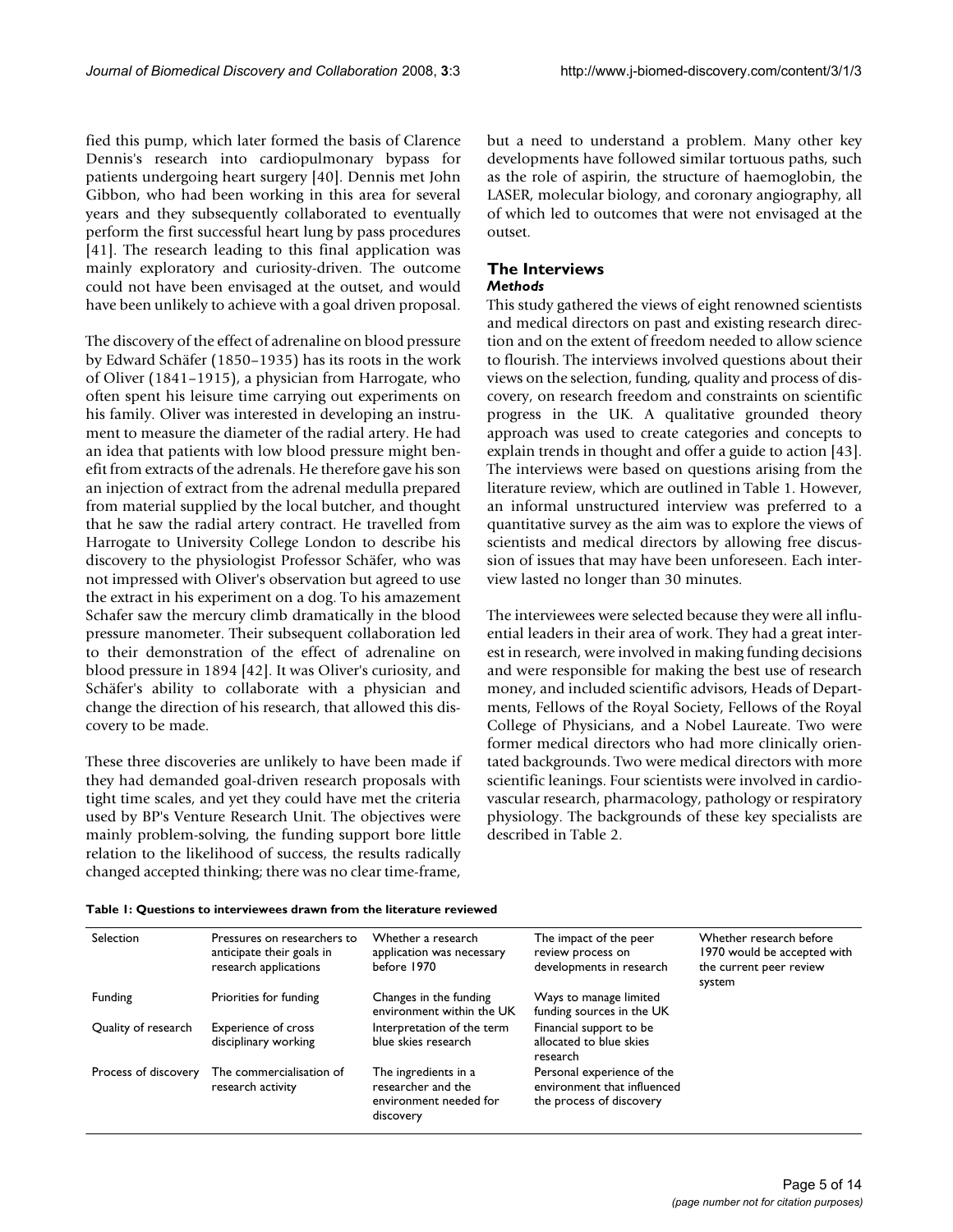| <b>Table 2: Profile of Interviewees</b> |  |
|-----------------------------------------|--|
|-----------------------------------------|--|

| Interviewee | Location    | <b>Speciality</b>      | <b>Department affiliation</b>                | Gender | Orientation: scientist or clinician |
|-------------|-------------|------------------------|----------------------------------------------|--------|-------------------------------------|
| ι.          | Cambridge   | Cardiovascular         | University professor and Medical<br>Director | Male   | Scientist and clinician             |
| 2           | Birmingham  | Cardiovascular         | University professor Medical director        | Male   | Clinical                            |
|             | Southampton | Pharmacology           | University professor Medical Director        | Male   | Clinician                           |
| 4.          | Oxford      | Cardiovascular         | University professor                         | Male   | Scientist                           |
| 5           | London      | Cardiovascular         | University professor Medical Director        | Male   | Scientist and clinician             |
| 6           | London      | Oral Pathology         | University Professor                         | Male   | Scientist and clinician             |
|             | London      | Respiratory Physiology | University Professor                         | Male   | Scientist                           |
| 8           | London      | Pharmacology           | University professor Nobel Laureate          | Male   | Scientist                           |

One-to-one interviews were arranged, after letters explaining the project were sent to the interviewees, who agreed to have their interviews recorded. One interviewee discussed his views over lunch, while another gave his views in writing. The information from the transcripts was classified into tables, and then coded using colour and letter coding to distinguish recurring themes that emerged from the interviews. Table 3 outlines the layout used to organise and colour code the themes emerging from the interviews.

#### **Results**

The data obtained from these interviews built a picture of the issue of basic, blue skies research from the interviewees' perspective. The interviewees gave their views on broad topics such as: academic freedom, funding, personal experiences, the constraints of goal-orientated

**Table 3: Tables used to tabulate and code the interviewees' comments (completed tables available on request):**

| Interviewee:                              | L |  |  | 2 3 4 5 6 7 | 8 |
|-------------------------------------------|---|--|--|-------------|---|
| Academic freedom                          |   |  |  |             |   |
| Academic freedom & the future             |   |  |  |             |   |
| Demands for goal-oriented research?       |   |  |  |             |   |
| Selecting the innovative thinker          |   |  |  |             |   |
| Qualities of blue skies researcher        |   |  |  |             |   |
| Funding                                   |   |  |  |             |   |
| Proportion of funding as curiosity driven |   |  |  |             |   |
| Providing opportunities                   |   |  |  |             |   |
| Short term vs. long term                  |   |  |  |             |   |
| Funding across disciplines                |   |  |  |             |   |
| Commerciality                             |   |  |  |             |   |
| Peer review                               |   |  |  |             |   |
| Peer review – restrictions                |   |  |  |             |   |
| Examples of freedom                       |   |  |  |             |   |
| Examples of discoveries in research       |   |  |  |             |   |
| Changes since 70s                         |   |  |  |             |   |
| Expectations of the public                |   |  |  |             |   |
| Expectations of the organisations         |   |  |  |             |   |
| Terminology                               |   |  |  |             |   |
|                                           |   |  |  |             |   |

research, selection and management of innovative research, and external influences affecting the research process. These themes are discussed in turn, explaining the majority views of the interviewees.

#### *Academic freedom*

The interviews reflected an overall consensus over the meaning of blue skies research as curiosity-driven, innovative, uncertain of where the research was leading, and with an unclear time frame. Individual curiosity was seen as something within the researcher, as described by this scientist:

*" Essentially curiosity is something that resides within an individual. The most successful laboratory in biology in the world judged by Nobel prizes is the laboratory of molecular biology in Cambridge. The man who ran it is on record as saying that all they did was interview you and if they liked what you were talking about, they would say: 'Right, here's your money. All you have to do is to come into tea in the afternoons and tell us what you're getting on with, and talk about it' and you just got ahead."*

A pathologist also illustrated the importance of academic freedom:

*"Something to be revered and fought to maintain, against ever-increasing mechanistic pressures to conform to job descriptions and other restricting influences."*

#### *Funding of innovative research*

The interviewees believed that while they saw a place for goal-orientated research, they also felt that some funding should be channelled towards curiosity-driven research, which could hold the key to future discoveries, as clarified by one scientist:

*"I'm not asking that this is the only way that people should be funded. But I'm simply asking that there should be a proportion. That amount of funding could be set aside and*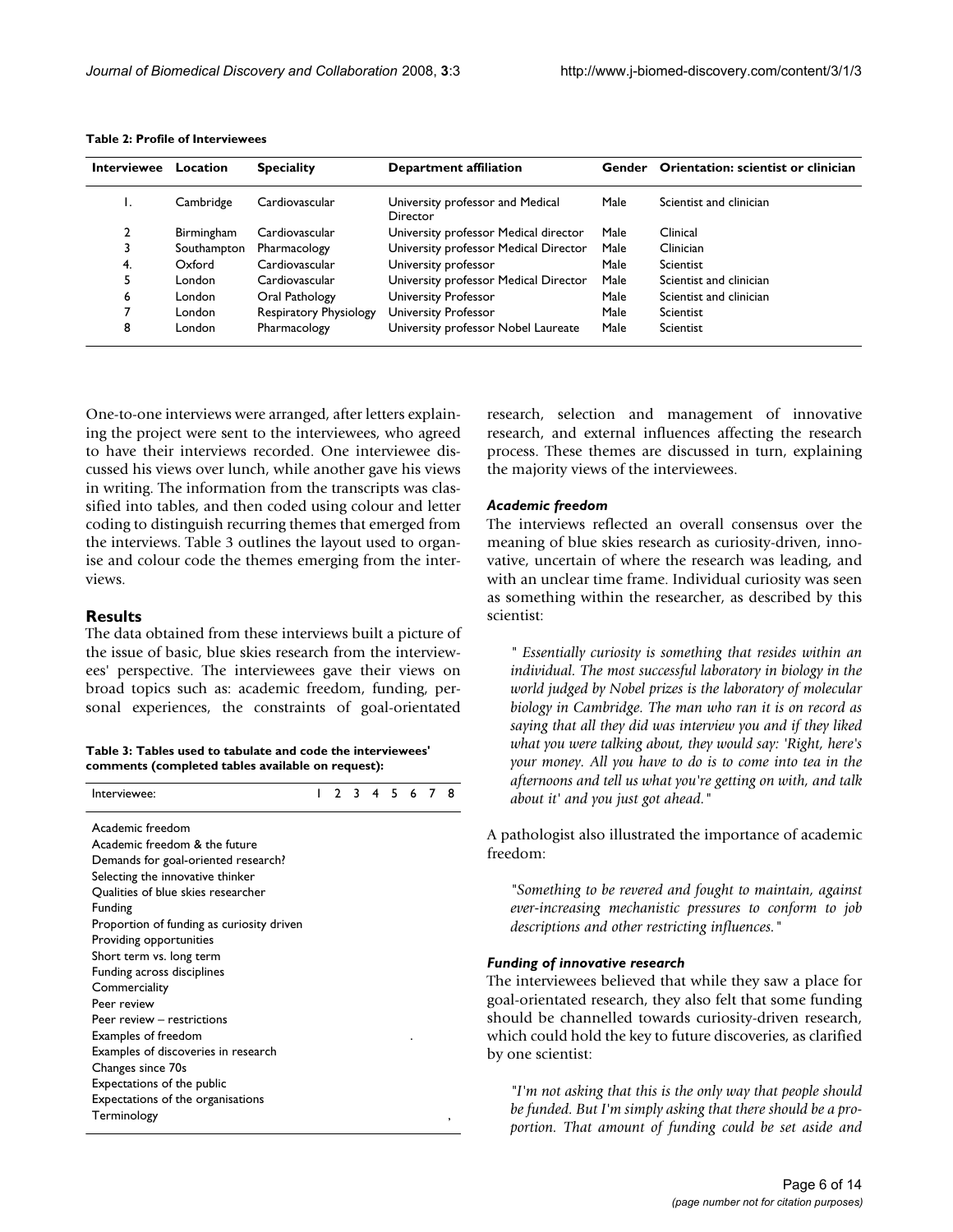*administered differently. It is based upon trust, and the trust is based upon the ability of the researcher to infect you with their enthusiasm."*

Most scientists felt that five years of research funding would provide enough evidence to reveal how well researchers are spending the grant, and whether the research warranted further support. Short-term contracts may not offer the security needed to encourage researchers to invest their time in curiosity driven research. One scientifically orientated medical director described the potential impact of short term funding on innovative research:

*"Without any doubt, the funding that has been most effective from my point of view, has been that which goes on for at least five years. If you've got to justify yourself after one year, you won't be doing anything more than next step research."*

Many innovative discoveries cut across various disciplines, even though most UK funding sources are restricted to one speciality. The interviewees felt that there should be more cross speciality funding for innovative research. A medical director describes the issues:

*"The scientists don't care and neither should the funders – unless the research drifts too far away from your specific remit as a funder. And that's where the single speciality funders like us are in trouble."*

#### *Personal experiences*

The scientists' experiences revealed how constraints imposed by research proposals, such as outlining a possible goal and time frame, and focusing on a specialist interest, denied researchers the opportunity to explore a problem without a particular application in view. They gave examples of applying for 'safe' funding, rather than pursuing what they really felt to be important, and of 'game-playing' by applying for fundable projects, but using the money for more innovative research. Some people may not consider this to be a matter for concern, but the public who often donate the funds to support research need to appreciate the contribution that basic blue skies research makes towards major research discoveries. This reinforces the importance of a clear explanation to the public and policy makers about curiosity-driven research. These views concur with the literature describing the impact of the research assessment exercise, tight time frames on creativity in research [44].

The scientists' personal examples of research findings that bore little resemblance to the initial plan reflected how their research path could not have been anticipated and would have been difficult to submit as a proposal.

One scientist describes his experiences:

*"We started by wanting to understand the role of smooth muscle cells in atherosclerosis. We used a technique of genetic hybridisation and found that smooth muscle cells behaved very much like bone cells under certain circumstances. This wasn't what we were interested in to begin with but we pursued it. And out of that initial experiment in 1999 we identified a whole bunch of genes. It took about 10 years to work out what one of the genes was and that's led to a whole new area of biology which has shown that that protein converging may be brought to conditions where patients die prematurely of cardiovascular disease."*

They also gave examples of the freedom needed to involve researchers from unrelated disciplines and described how difficulties could occur when a research proposal is tailored to fit a specialist interest:

*"As an oral pathologist, I have done research with surgical colleagues involved in anal and rectal tissues, aiming to help increase understanding about Hirschprungs disease. This caused raised eyebrows in the dental school that employed me."*

## *The constraints of goal-driven research*

The discussion of goal-driven research focused on its constraints, which could lead researchers to apply for safe research, and on the process of game playing that occurred when spending the grant. It became clear from the interviews that constraints were imposed on the innovative researcher by goal-driven research applications. Therefore, the funding may need to focus on one avenue of research even though the scientist may see that the research could be of more value if it were allowed to move in another direction. If the goals are clearly outlined and the money sought from one speciality or organisation an innovative researcher may not be able to follow a curiosity-driven path, as the research can only be planned if one knows what the likely outcome is! A clinically orientated medical director explains:

*"If you say 'I want to do a project on this particular cell-signalling system to show that (a) goes to (b) goes to (c) and it will cost £100,000', and you give them £100,000, you have a duty to insist that the project is well planned, and properly funded."*

The scientists described how promising researchers sometimes coped with the current funding system. They would find it easier to apply for a project more likely to be funded, even though this practice could deny them the opportunity to do what they really wanted to do: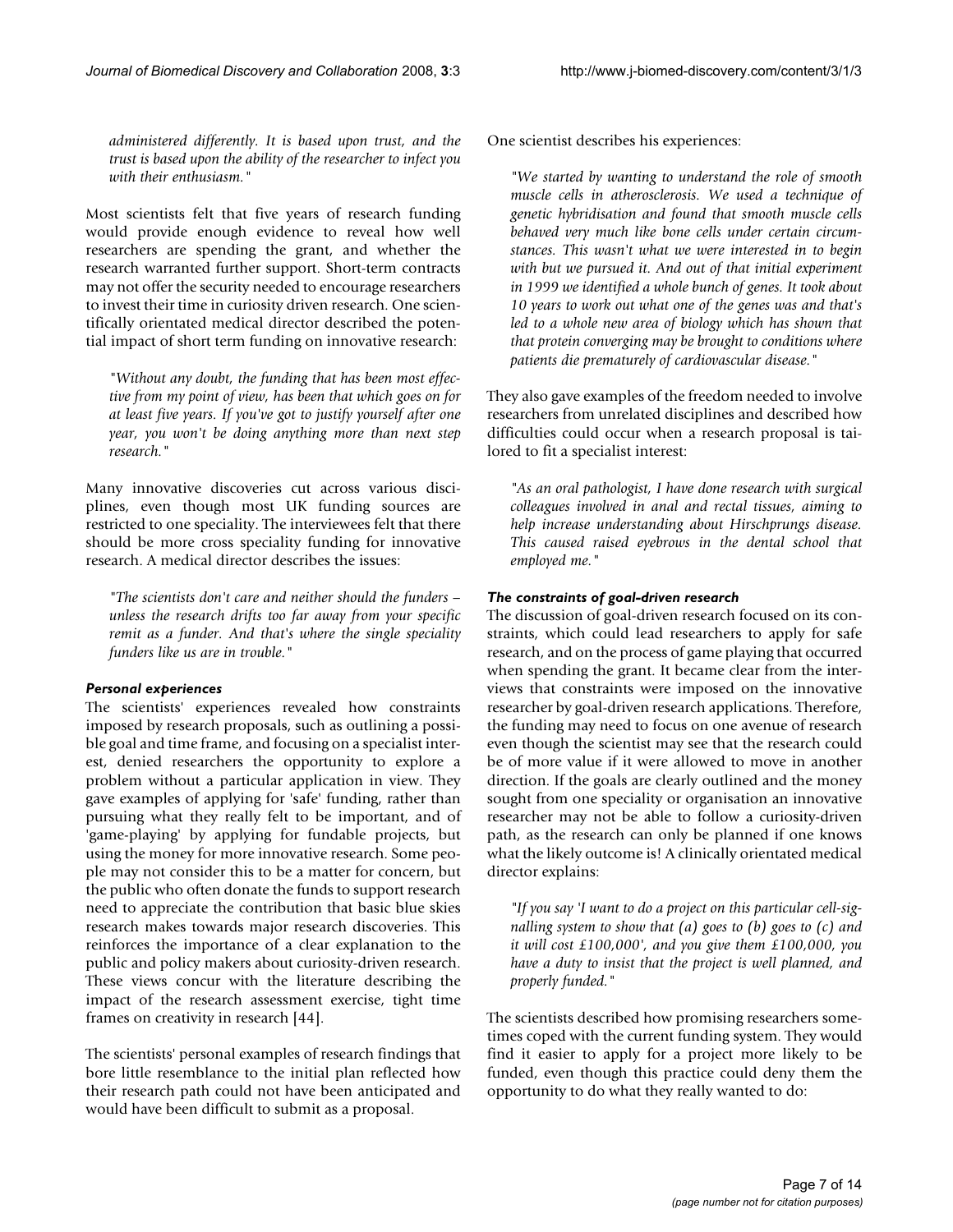*"The system demands this – the researcher knows this. I used to ask PhD students and Post Docs the simple question: 'Are you working on what you really, really want to work on?' And very, very rarely did I get the answer 'yes'. The answer to my question is usually 'I'm working on what I get funded to do. I have kids at school, family etc. And I have to survive – I have to apply for what I can judge to be fundable. And how do I judge that? By looking at what is already funded.' So the system corrupts. The system itself isn't corrupt – but it is corrupting."*

One scientist explained how he dealt with the restrictions imposed with goal-driven proposals:

*"And so I partly used money that I had managed to get to also do the work for which I knew I couldn't directly get money if I'd submitted a research proposal – this is primarily the reason. And I know from experience, that when I have applied in the past by putting grants in, I was simply told that it was far too ambitious, you couldn't do it! They didn't see where I was going. They didn't know whether I could be trusted, I'm sure, but there you are."*

These approaches could perpetuate the problem of inadequate support for curiosity-driven research by disguising the need for freedom for innovative scientists. Despite the accepted need for some progressive research, several scientists felt that the ability of innovative researchers to be creative was neither recognised nor supported:

*"I'm not asking for a system where we throw the baby out with the bath water. I'm perfectly happy that there's a lot of progressive work that has to be done, which requires technical skills and knowledge. What I'm worried about is that some individuals are losing out. And we as a consequence as a society are losing out."*

#### *Selection of innovative scientists*

Key attributes of those who select innovative researchers were described as trust, judgement, giving a free rein, picking the person rather than the proposal. Suggested attributes of the innovative researcher included enthusiasm, the ability to challenge accepted thinking and to explain their research in simple terms:

*" I would need to be able to get you excited about wanting to do something that may be off the wall. And what we're talking about here is not just basic blue skies, it's about irreverence – about not being prepared to accept the story that's being given."*

These views are supported in the literature, which describes similar key elements for innovative scientific thought [6].

A clinically orientated medical director suggested that success with funding could spring from having a prior track record that could then draw the trust, and with it more freedom with spending:

*"They usually learn their trade in the department and then begin to apply for support in their own right. That is their opportunity to draw attention to their peculiar worth as a novel thinker."*

However, this could stifle the innovative researcher as their chosen project may have already been guided into a more popular, 'safe' line of research.

Another clinically orientated medical director felt that there was not a problem with selection by suggesting that:

*"The person who has the hunch will always find funds. Actually I don't think fundamentally there are all that many obstacles – you just have to know what the rules are and go along with them."*

This approach exposes the difficulty in deciding how much of the current limited resources should be devoted to innovative curiosity driven science, given the current expensive nature of research.

#### *Managing blue skies research*

There was enthusiasm for the continuing value of research, although two scientists contrasted the current scientific climate with research discoveries made before 1970:

*"With the dual funding system before 1970, one stream funded the libraries, and all the other things necessary to be the best, and another stream went to the universities, not earmarked, for research, on the grounds that they felt they had a responsibility to make sure that research was going to proceed. Each head of department received his share, which he divvied up among his staff. Some people would do wisely and some would not. You can't tell. Wisdom is a retrospective judgement. You can't warn them, but the people that I'm talking about, such as Huxley and other scientists – they got the money, which came through the department, and they never applied for a grant. Now it's true that research was cheaper in those days – workshops were part of our training, but that isn't really the issue. It's the principle rather than the amount of funding."*

If the scientific community supports more curiositydriven research, it is important to explore how this should best be managed. The scientists and clinicians acknowledged how difficult it is to find people who were unbiased and had the knowledge to assess new innovative research, as described by a scientifically orientated medical director: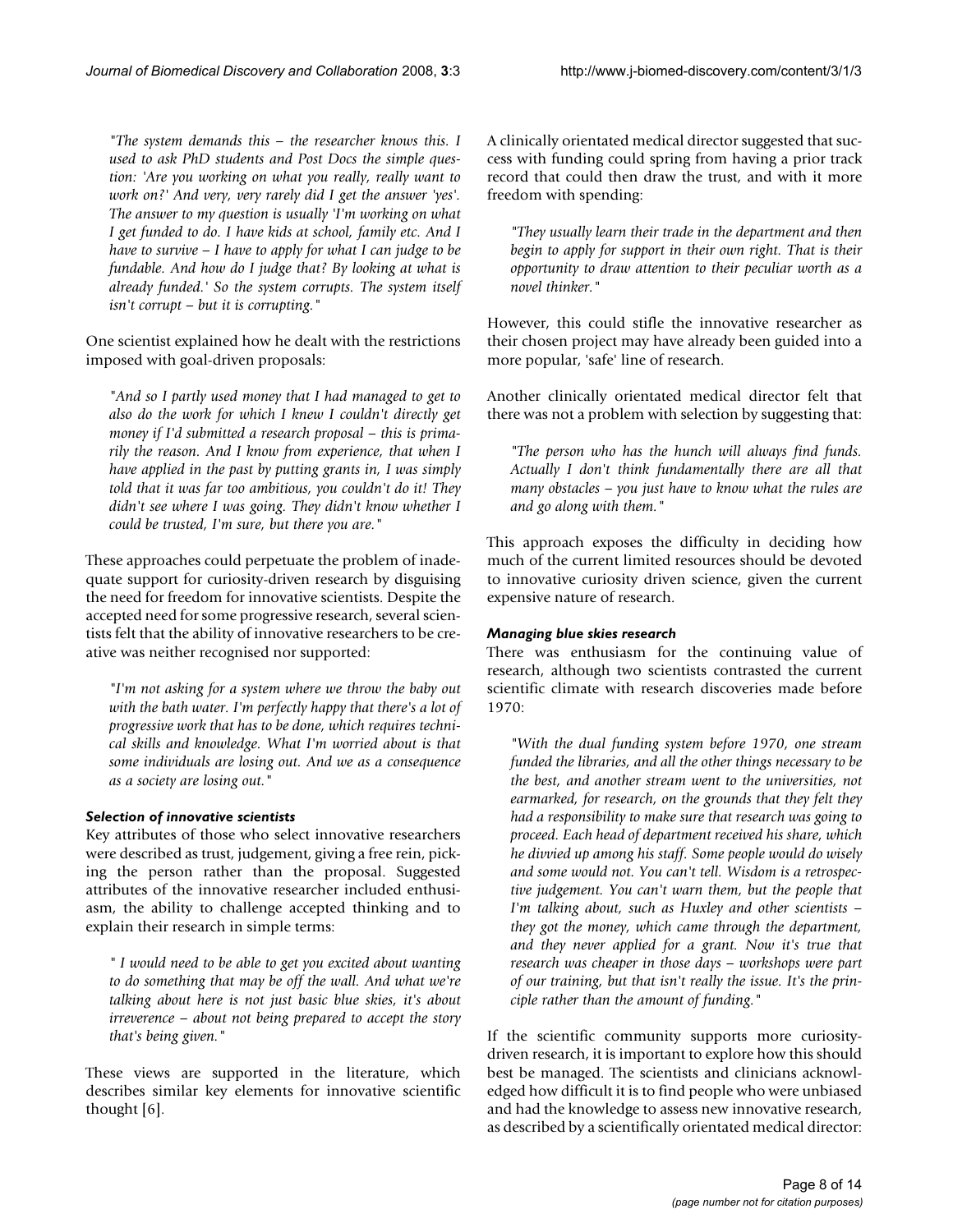*"It is actually very, very difficult. There was a time with molecular biology, which was then very new, when there were hardly any people in a position to judge the quality of the work. I remember one particular project about ACE genes, which was turned down, but subsequently proved to be extremely well done. It was initially turned down because the chap who was acting as the chair had his own bias. And this is a very dangerous situation. It is very difficult to get people who are small, but rapidly developing, to benefit from unbiased assessment."*

The constraints that the RAE and peer review process impose on the selection of research applications by reviewers, are encapsulated in these comments by two scientists:

*"Absolutely disastrous! Peer review has destroyed interdisciplinary research. We don't know where to put that kind of research money."*

*"Now, supposing that you're one of the reviewers and it's not your money. You wish to be responsible and so you prefer a group application to an individual application because that increases the odds. You prefer something about which a lot can be written as distinct from something that is a bit thin because that spreads the best. You prefer that you're more internationally known and so you choose something that is already recognised internationally. It's not that these people are wicked – the people who sit on these panels are doing the best that they know how. They've been asked to do a job."*

Both clinicians and scientists recognised the need for an alternative system to assess, support and manage curiosity driven research projects allowing researchers more freedom than the existing system allows. Most interviewees felt that five years would allow the research to show its potential, after which time further funding support could be provided.

## *External influences on scientific freedom*

The philosophy of some UK universities such as Cambridge is "the pursuit of education and research at the highest level of excellence, with a core value of freedom of thought and expression [45]." However there were concerns that this philosophy may have been overtaken by commerciality within some UK universities that need to more funding:

*"I think the universities have not held their intellectual properties very well. I spent half my life where you sign away your rights on day one. And so there's never a relationship between the money you get and what you do. I may do something that ends up creating a lot of wealth, but I would get no share of that and quite rightly too. So one's* *judgement is never involved in saying: 'that's more likely to be profitable'. I fear that this might be a problem in universities today. Judgements are now being made about what looks as though it might make money. And that's not what universities should be about."*

The interviewees believed that it was important to be honest with the public about justifying their financial support for researchers. They were sometimes under pressure from the media and the public to offer an anticipated practical application and a time frame, which may encourage bold unsupported claims.

*"We have to explain it, you know. After all the money has been given by donors, you owe it to them to provide a clear indication as to why the reviewers and the panel members should actually make an award."*

Throughout the discussions the scientists were concerned about the development of a culture where researchers may pursue a fundable project, rather than seek research to further understanding.

## *Differing views between scientists and clinically orientated medical directors*

The scientists were on the whole concerned about the future of curiosity driven research for gifted scientists in the UK. If young scientists are trained in a goal-orientated environment, the potential for them to undertake innovative research may be hampered. The clinicians were less critical of the existing system and felt the allocation of funding to be about right. As those who influence grant provision may be clinically orientated, they may, despite their awareness of the importance of curiosity driven research, opt to focus on research proposals that can be more easily evaluated.

### **Discussion**

These interviews have exposed blue skies research as holding the key to many discoveries, but suggest that it is still poorly represented. The interviewees recognised the need for a clear and measurable framework with some research, but also acknowledged that inquisitive free-ranging research should be managed in a different way from progressive research.

There was a consensus on the meaning of blue skies research as curiosity-driven, innovative and having a hunch. Interpretations differed slightly, although the terms 'basic' research and 'blue skies' research were often used interchangeably. Curiosity and academic freedom played important roles in innovative research, indicating a continued credibility attached to 'pure' knowledge.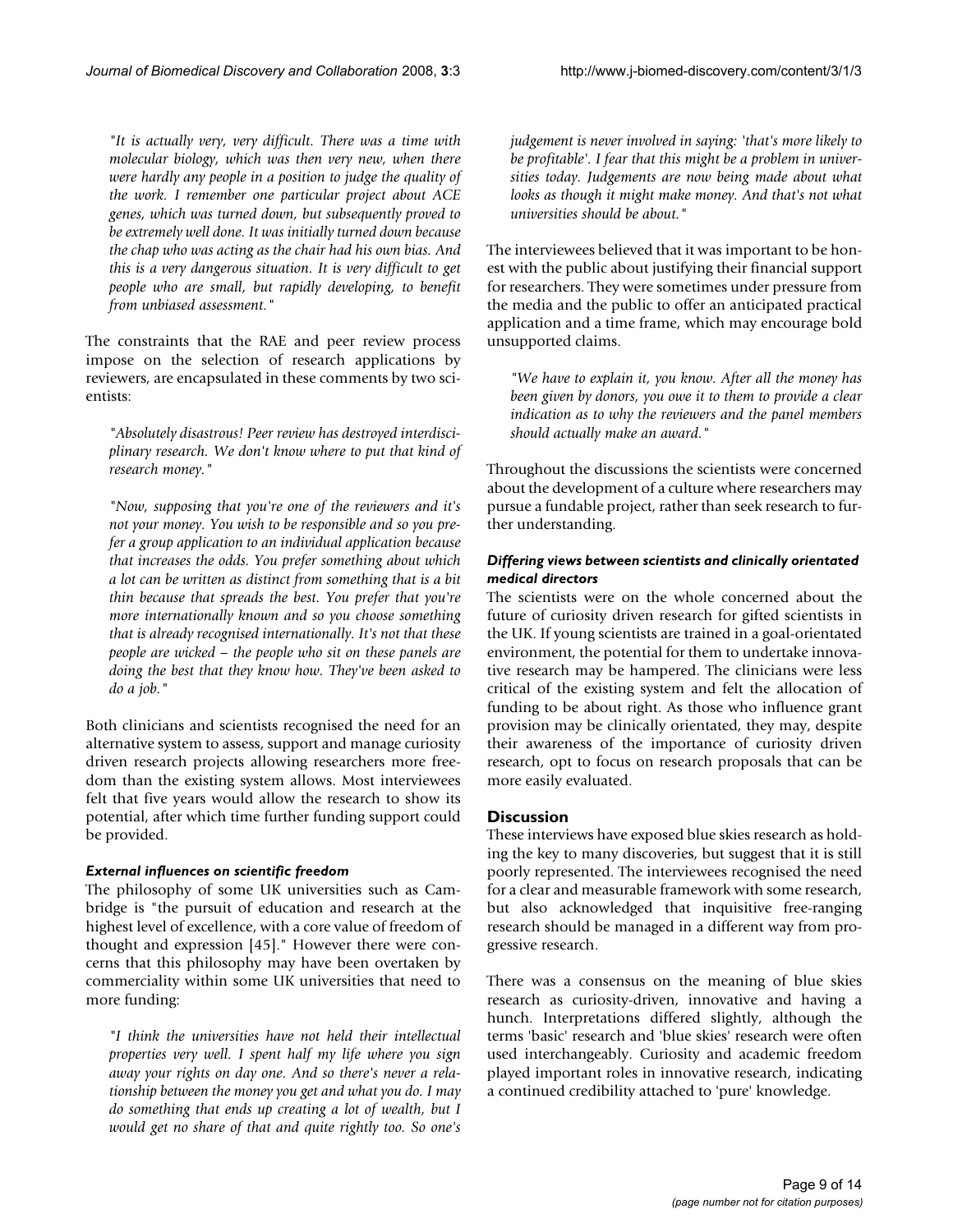The personal experiences of curiosity driven research described by the scientists revealed that their findings often bore little resemblance to their original purpose. They explained how a grant proposal often needed to be tailored to fit the speciality of the funding source. They described the constraints imposed by research applications, such as the need to outline an anticipated goal and time frame, and to identify a specialist interest, all of which denied gifted scientists the freedom to change direction. They gave examples where scientists would apply for 'safe' funding, rather than pursue an area that they really felt to be important, and where the researcher would submit a proposal that was goal driven and likely to be funded, but used it to pursue more innovative research. This reinforces the need to ensure that the public, the media and policy makers understand the benefits to be gained from basic blue skies research projects.

Key attributes of those who select innovative researchers included trust, judgement, giving a free rein, picking the person rather than the proposal and encouraging younger scientists. Attributes of the innovative researcher included enthusiasm, the ability to challenge and inspire, and to explain their research in simple terms. There was also concern that universities may be seeking profit more than following their original purpose such as the pursuit of excellence.

#### *Limitations of the study*

This was a small study, which sought the views of eminent researchers and fund providers to build a picture of the issues surrounding blue skies research from their perspective. Although they were selected because of their wide experience and areas of influence, most of the interviewees were retired or nearing retirement age. Therefore these views may not be representative of younger scientists.

#### **Conclusion**

Blue skies research forms a vital part of scientific discovery – the interviews provide evidence to show that it is highly regarded by scientists. Despite this, the trend towards research accountability has created constraints, with blue skies research being squeezed out of the equation. The current evaluation process does not allow for freedom, with tight time scales, and proposals requiring an outline of the likely findings. Most research money is specialityorientated which is not conducive to freedom of direction and course of the research process.

A process of "game playing" may have allowed the research community to mask the constraints affecting innovative research. Scientists may apply for work that is fundable and safe, rather than applying for curiosity based research. Some researchers use grants meant for other research to carry out innovative work -which serves to disguise rather than highlight the problem. While there is a clear need for progressive research, there are also concerns about a lost avenue for blue skies research. Some funding should be made available to attract gifted individuals, who can have the freedom to explain what they would really like to do with the money.

But why is blue skies research not being promoted if it was seen as so vital?

Four possible explanations are:

Firstly, the underlying value behind scientific research 'for its own sake' seems to have lost its way. If this principle were considered important, it would underpin the way in which some funding could be directed of blue skies research. The turning point in the UK was when, in 1971, a market-orientated approach to research was introduced and with it, a shift towards science focusing on objectives in line with economy and more government control.

Secondly, a culture of commerciality among universities has developed since the 1970s with universities experiencing long-term funding problems. This is reflected in mission statements of some universities such as Coventry and Liverpool [46]. It has been suggested that the customercontractor principle led to a stifling of academic freedom with universities becoming businesses rather than seats of learning or discovery [47]. The introduction of student fees within universities may also have influenced a business culture within universities.

Thirdly, efforts to encourage innovative research cannot use the same assessment processes as for other types of research. Suggestions from interviewees include an ability to inspire the selector and to enthuse over their interest, and where there is complete trust and a freedom to pursue their own interests. These attributes need different measurement tools, and a change in attitude among funders about blue skies research even though the amount of funding needed to do this could be minimal.

Finally, scientists are not always directly involved with distributing grants. The public are vital contributors and may have a desire for researchers to outline their goals. The public, politicians and the media should be made more aware of the importance of blue skies research to reach a discovery, rather than follow a constrained path. Until scientists are willing to explain the vital role of blue skies research on discovery, the public cannot be expected to entrust their donated money to offer such freedom.

We need to develop an innovative approach to assess and manage blue skies research. More interaction between researchers and funding agencies could be encouraged, as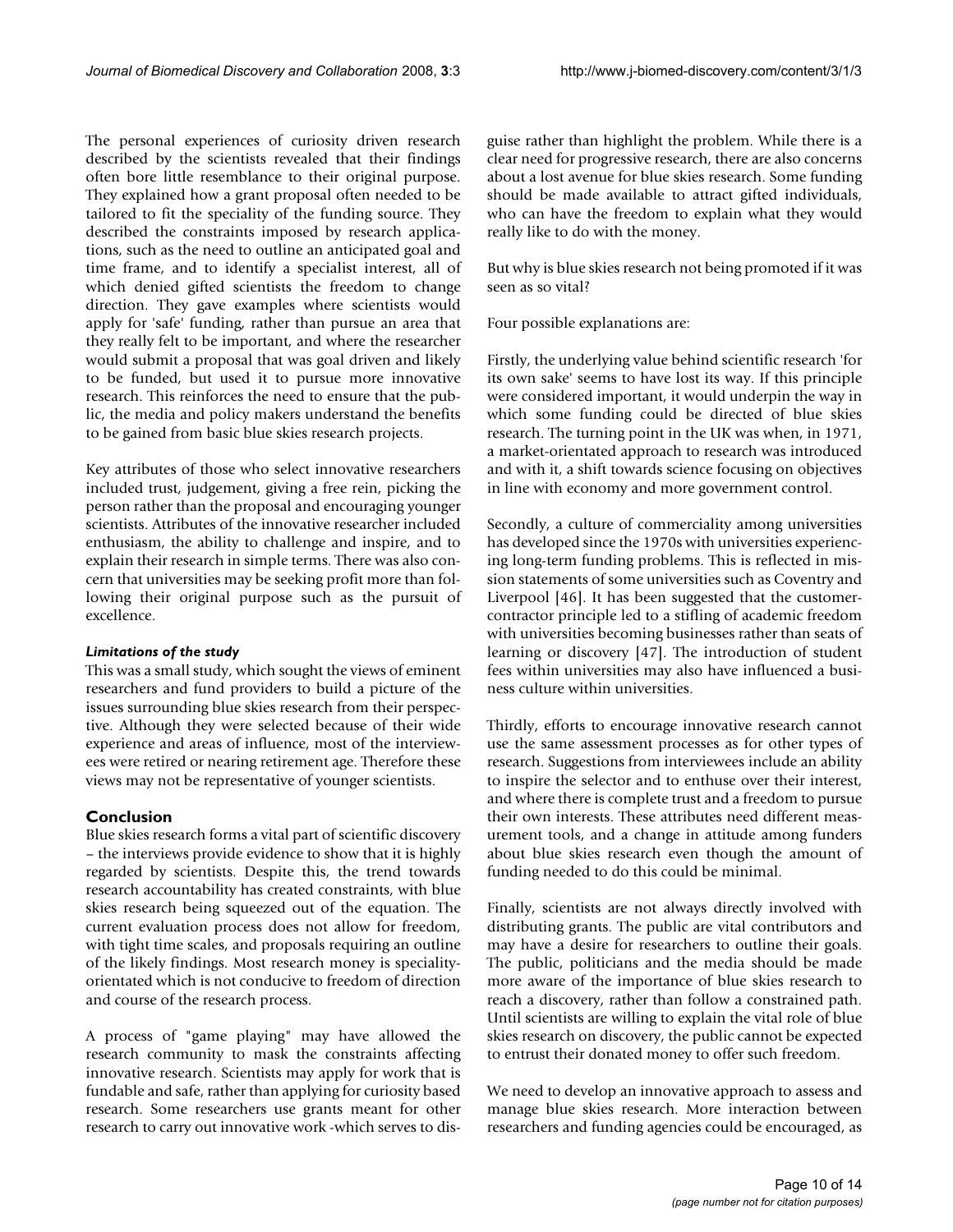government agencies have been keen to prioritise research strategies [48]. Each funding body should have some financial support for blue skies research, but with a specific assessment process that can reassure grant givers of its wider accountability, and which, if unsuccessful, would not be continued. If freedom is so important to science, researchers have a responsibility to help the public and policy makers understand the wider accountability that basic blue skies research holds, despite a lack of shortterm gain. A proportion of research funding should be available without short-term expectations, and organisations should promote research in a transparent way, rather than compelling scientists to divert money that was intended for another purpose.

Cardinal John Henry Newman (1801–1890) who created the Catholic University in Dublin propounded a definition of the function of the ideal university as the pursuit of knowledge for its own sake [49]. If the business of universities does not become university business, universities may return to their main purpose – the pursuit of truth and knowledge. We therefore need to explore the values and priorities in universities and society in order to justify basic blue skies research. This could balance the research ethos in centres of learning. Universities could offer lectures on the potential of innovative research to revive enthusiasm for individual curiosity, and with autonomy that would allow some gifted scientists the opportunity to change direction and follow their nose.

## **Appendix 1**

## *Examples of the research arising from the Blue Skies Venture Research Unit [50]*

M. Bennett and PH-Harrison were the first to expose the significance of three-dimensional structure within the cell nucleus.

Heslop-Harrison JS, Bennett MD. **Nuclear architecture in plants**. *Trends in Genetics* 1990, **6** : 401–4

P Broda and team pioneered the study of bacterial and fungal genes and enzymes that recycle the main component of plant material called lignocelluloses. They found new ways to trigger gene expression in lignin attack, and discovered enzymes that degrade lignin in grasses and straw, which could improve the nutritional value of traditional animal feeds.

Broda P et al **Lignin biodegradation – a molecular biological approach** *Essays Biochemistry* 1985, **24**:82– 84.

T Clark and team showed the link between quantummechanical behaviour and macroscopic objects, with major implications for future electronic systems, currently based on classical or semi-classical science. The group found new electronic techniques for characterizing weak electronic signals with high spatial resolution, which have many applications in the biological fields.

Widom A, Srivastava Y, Clark TD: **Two-level model of macroscopic quantum tunneling with classical damping** *Phys. Rev*.1993 **B 47**, (22) 15358 – 15359

A Curtis and C Wilkinson studied electrical signal exchange between nerve cell networks and micro-fabricated external electrodes. Leading to the ability to carry out a two-way conversation with small groups (4–5) of nerve cells.

Curtis, A., Wilkinson, C. and Breckenridge, L. **Living nerve nets.** In *Enabling technologies for cultured neural networks*.. Edited by McKenna TM, San Diego: Academic Press, 1994: 99–120

S Davies identified highly efficient ways of synthesizing pure organic-molecules. The work led to the formation of a profitable company called Oxford Asymmetry Ltd.

Davis SJ; **Working paper series**: **Allocative Disturbances and Temporal Asymmetry in Labor Market Fluctuations**,*Economics and econometrics*; Chicago: H.G.B. Alexander Foundation, 1986, 86–38

EW Dijkstra, N van Gasteren, and L Wallen worked to improve on the systematic design of algorithms and mathematical proofs. Such an improvement was needed to make program design more reliable. This 12-year work made a considerable impact on BP's computer-based capabilities.

Dijkstra EW, van Gasteran AJM: **A simple fix-point argument without the restriction to continuity** *Acta Informatica* 1986, 23: 1–7

P Edwards and D Logan investigated the electronic phase transitions such as between metals and non-metals, and to explore transitions to a new insulating phase consisting of atoms possessing permanent electric dipole moments, which will enhance our understanding of the behaviour of high-temperature superconductors.

Edwards PP, Johnston EL, Rao CNR, Tunstall DP, Hensel F **The Metal-Insulator Transition: A Perspective** *Philosophical Transactions: Mathematical, Physical and Engineering Sciences*, 1998, **356**:1735.

N Franks and J Deneubourg were the first to quantify the rules over distributed intelligence in ant colonies. As a result of this work, ant colonies are now seen as ideal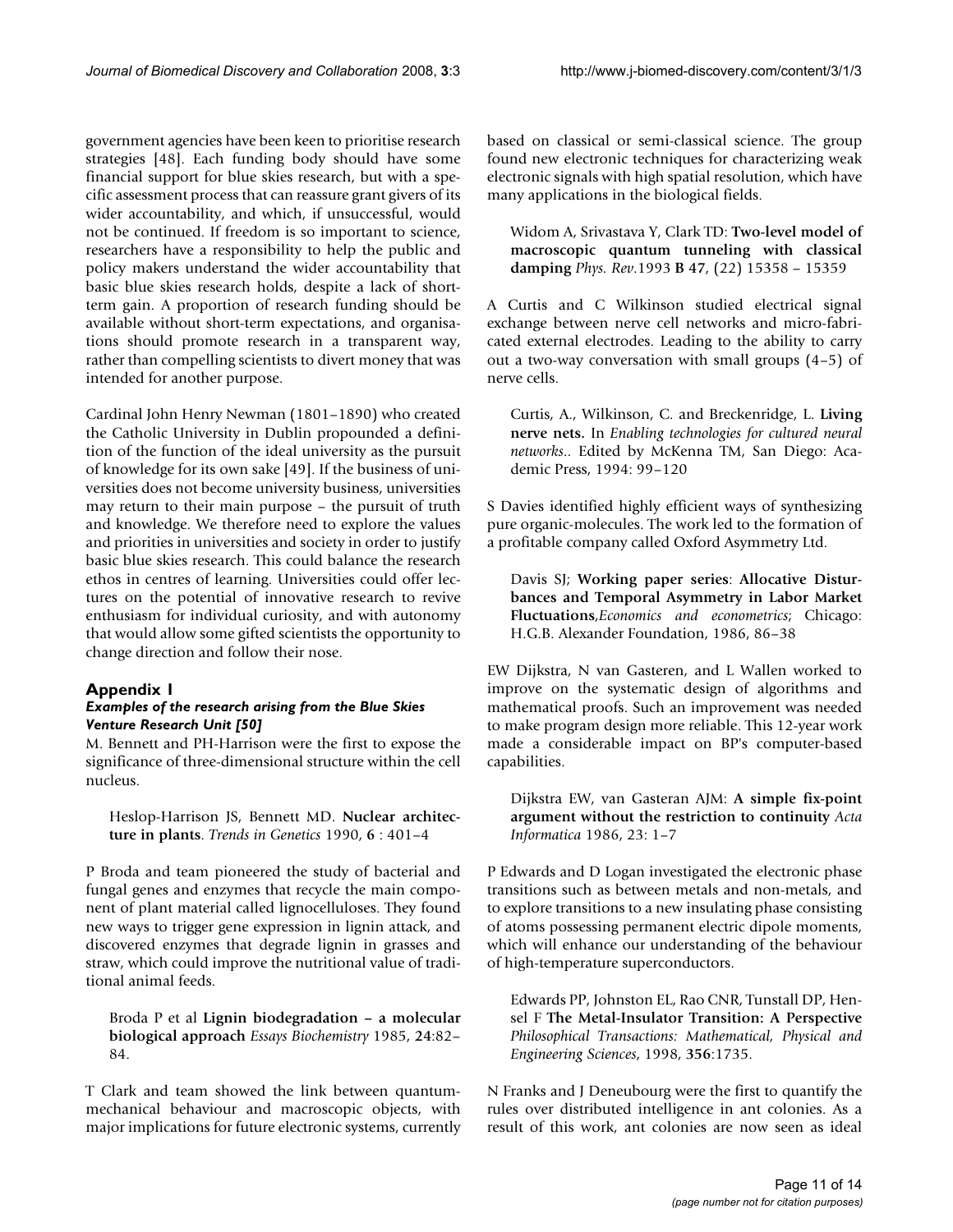model systems for understanding information flow and decision-making in biological organizations in general.

Bonabeau E, Theraulaz G, Deneubourg JL, Franks N, Rafelsberger O, Joly JL, Blanco S: **A model for the emergence of pillars, walls and royal chambre in termite nests**, *Philosophical Transactions of the Royal Society of London Series B*, 1998, **353**:1561–1576.

D Herschbach pioneered the use of dimensional scaling as a route to calculating the electronic structure of atoms and molecules. He found that it led to remarkable simplifications in calculating systems that are arduous or intractable using conventional techniques. Recently, the new technique has also proved effective in treating boson correlations in the growing field of Bose-Einstein condensates.

Lopez-Cabrera M, Goodson DZ, Herschbach DR, Morgani JD: **Large-order dimensional perturbation theory for H**2 *Phys. Rev. Lett*. 1992, **68**: 1992 – 1995

J Kimble studied the quantum dynamics of optical systems, and, among other things, pioneered new ways of producing squeezed quantum states of light. This has led to an area of research that allows non-linear optics to be performed at the level of single atoms and photons.

McKeever J, Buck JR, Boozer AD, Kimble HJ: **Determination of the Number of Atoms Trapped in an Optical Cavity**, *Phys. Rev. Lett.*2004, **93:** 143601

G Parkhouse was a "theoretical engineer" who developed a new integrated approach to the theory of structures showing brittleness to be an advantageous property in structural design. His developments in describing and controlling performance could impact upon the design of new materials and composites.

Parkhouse JG, Kelly A: **The regular packing of fibres in three dimensions..** *Proceedings of the Royal Society of London Series A-Mathematical Physical and Engineering Sciences* 8 Jul 1998 454A: 1889–1909. Q41 RSLP (CL & SC Bound Periodicals)

A Paton, A Glover, and E Allan pioneered the development of novel symbioses between bacteria and plants. The group explored a form of genetic exchange that may have been important in the evolution of life forms. This may open up a wide range of scientific and technological possibilities, such as plants used as bioreactors, and disease resistance.

Amijee F, Allan EJ, Waterhouse RN, Glover LA, Paton AM: **Non-pathogenic association of L-form bacteria (Pseudomonas syringae pv. phaseolicola) with bean**

**plants (Phaseolus vulgaris L.) and its potential for biocontrol of halo blight disease**. *Biocontrol Science and Technology*.1992, **2:** (3) 203–214.

M Poliakoff explored the use of super-critical fluids as an environment for reaction chemistry. His work has led to a greater understanding of these unusual fluids, and to the development of completely new industrial processes. These novel fluids may offer important advantages in the use of bio feedstock as a source of organic chemicals such as plastics.

Darr JA, Poliakoff M: **New Directions in Inorganic and Metal-Organic Coordination Chemistry in Supercritical Fluids**.*Chem Rev***.** 1999, **99**(2): 495–542

A Rayner and team and Ian Ross and team initially working independent, these two teams saw common objectives while looking at the potential role of mitochondria in regulating cell behaviour and programmed cell death (apoptosis). They work could help to explain the apparent random nature of causes of death, even among close siblings and clones

Ross I: **Mitochondria, Sex, and Mortality** *Ann. N.Y. Acad. Sci*. 2004, **1019:** 581–584

P Rich found a physical chemical understanding of how biological quinones function, and went on to show the mechanisms of several key enzymes involved in biological energy provision.

Rich PR, Madgwick SA, Brown S, vonJagow G, Brandt U: **MOA-stilbene: A new tool for investigation of the reactions of the chloroplast cytochrome** *bf* **complex** *Photosynthesis Research* 1992, **34:(**3) 465–477

K Seddon discovered the potential of performing chemistry in an ionic environment, compared to an aqueous or organic one. He realised that one could design ionic environments to optimise particular chemical reactions, leading to novel "green" processes, and non-polluting alternatives to conventional solvents.

Seddon K: **Ionic Liquids for clean technology – a review,** *Journal of Chemical Technology and Biotechnology* 1997, **4**:351–356.

G Stanley and J Teixeira studied the structural and dynamic properties of confined water, which are different from those in the bulk state. The group discovered a second critical point in liquid water, which feature explains the long puzzling anomalies found experimentally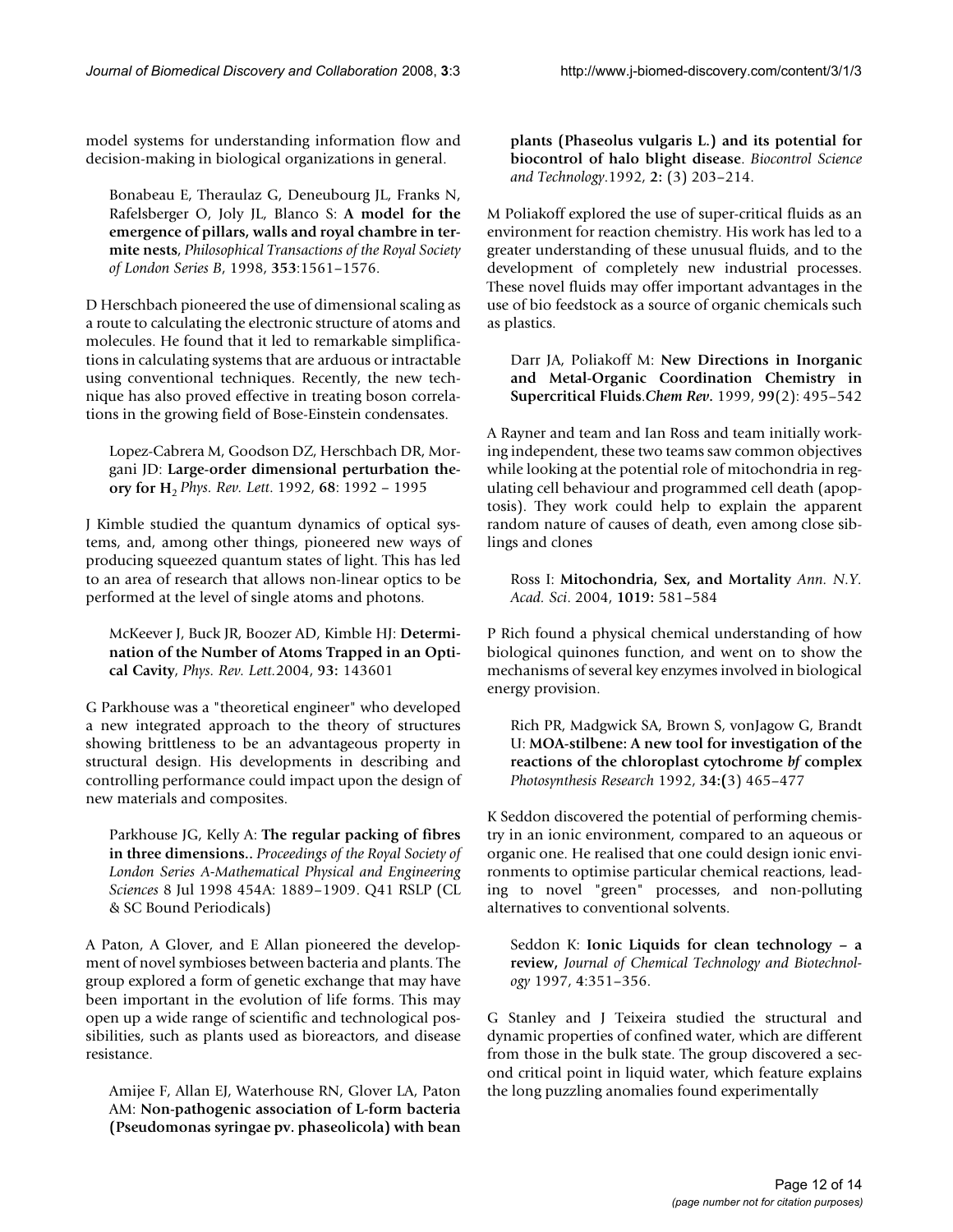Bosio L, Teixeira J, Stanley HE: **Enhanced Density** Fluctuations in Supercooled H<sub>2</sub>O, D<sub>2</sub>O, and Etha**nol-Water Solutions: Evidence from Small-Angle X-Ray Scattering** *Phys. Rev. Lett*. 1981, **46:** 597 – 600

C Self et al studied the role of instability in biological systems. They were the first to photo-activate an antibody, a vital step towards antibody-directed therapy in medicine.

Self CH, Thompson S: **Light activatable antibodies: Models for remotely activatable proteins** *Nature Medicine*1996, **2**: 817 – 820

H Swinney and P DeKepper and team were the first to produce the chemical spatial patterns predicted in a classical paper by Alan Turing in 1952. They were also the first to study the space-time evolution of patterns – the spatial distribution of reaction products in chemical systems.

DeKepper P, McCormick W. D, Noszticzius Z, Swinney H.L: **Bubble-Free Belousov-Zhabotinskii-Type Reactions**. *J. Phys. Chem*. 1987, **91**: 2181–2184

R Tucker and team pioneered a mathematical reformulation of inherently non-linear phenomena offering new avenues within gravitation and quantum field theory. Their work was relevant to a wide range of industrial problems, such as the stability of bridges under wind and rain excitations, and fatigue damage to undersea structures.

Tucker WR. Wang C: **On the Effective Control of Torsional Vibrations in Drilling Systems** *Journal of Sound and Vibration* 1999, **224:** (1) 101–122

#### **Acknowledgements**

This work was done in part fulfilment of an MA in Medicine, Science and Society awarded by Birkbeck University in 2007. I would like to extend my deep gratitude to the distinguished scientists and clinicians who gave their valuable time and shared their knowledge and experiences with me, and also would like to express my thanks to Professor Don Braben for his continued guidance and enthusiasm.

#### **References**

- 1. Bernard C: *An introduction to the study of experimental medicine* New York: Dover Publications; 1927:156.
- 2. Ziman J: *Real Science: What it is and what it means* Cambridge: Cambridge University Press; 2000:22.
- 3. Calvert J: **The idea of basic research in language and practice.** *Minerva* 2004, **42:**251-268.
- 4. Organisation for Economic Cooperation and Development (OECD): *The Measurement of Scientific and Technical activities: Proposed Standard Practice for Surveys of Research and Development Paris* OECD; 1963.
- 5. National Environment Research Council: *Blue Skies Review Final Report* London: NERC; 2007.
- 6. Braben DW: *Pioneering Research a risk worth taking* New Jersey: John Wiley and Sons; 2004:174.
- 7. House of Commons Select Committee on Science and Technology: **.** *Blue Skies Research House of Commons Tenth Report; Sessions 2006– 2007* **HC470:**39.
- 8. Perutz M: *I wish I'd made you angry earlier* Oxford: Oxford University Press; 2002:ix.
- 9. IOP Institute of Physics: *Creating a higher value-added economy An Institute of Physics response to the House of Commons Trade and Industry Committee Inquiry* London: Institute of Physics. 9 November 2007.
- 10. Cotgreave P: **Blue skies research.** *Campaign for Science and Engineering in the UK Diary* 2006.
- 11. Comroe J: **Retrospectroscope What makes the Sky Blue?** *American Review Respiratory Disease* 1976, **113(2):**219-22.
- 12. Tyndall J: **On the Blue Colour of the Sky the polarisation of skylight and on the polarisation of light by cloudy matter generally.** *Philosophical Magazine* 1869, **34:**384-394.
- 13. Tyndall J: **The optical deportment in the atmosphere in relation to the phenomena of putrefaction and infection.** *Philosophical Transcripts* 1877, **166:**27-74.
- 14. Ikeda S: *Atlas of Flexible Bronchofibroscopy* Baltimore: University Park Press; 1971.
- 15. Brookman FH: *The Making of a science policy: A Historical Study of the Institutional and Conceptual background to Dutch Science Policy in a West-European Perspective* Amsterdam: Acadamische PerhBV; 1979.
- 16. Medical Research Council: **Origins of the MRC.** *Medical Research Council* [[http://www.mrc.ac.uk/AboutUs/History/Origins/index.htm\]](http://www.mrc.ac.uk/AboutUs/History/Origins/index.htm). (accessed 16 Nov 2007).
- 17. Haldane Enquiry: *Report on the Machinery of Government on the Ministry of Reconstruction* CMND 9234 London: HMSO; 1918.
- 18. Duffy MP: **The Rothschild experience: Health Science Policy and Society in Britain.** *Science, Technology and Human Values* 1986, **II(1):**68-78.
- 19. Elzinga A: **The Science-Society Contract in Historical Transformation.** *Social Science Information* 1977, **36(3):**420.
- 20. Bence V, Oppenheim C: **The Influence of Peer Review on the Research Assessment Exercise.** *Journal of Information Science* 2004, **30:**347-368.
- 21. Dainton F: *Doubts and Certainties* Sheffield: Sheffield Academic Press; 2001:164.
- 22. Wooding S: **Venture Research: Towards a challenge fund for innovation.** In *PM-2013-DH February* London: Department of Health; 2006.
- 23. Ziman J: *Of One Mind: The Collectivisation of Science* London: Springer; 1995:183-184.
- 24. Comroe J: *Retrospectroscope: Insights into Medical Discovery* Menlo Park: Von Gehr Press; 1977:48-56.
- 25. Rees J: **The Fundamentals of Clinical Discovery.** *Perspectives in Biology and Medicine* 2002, **47(4):**597-607.
- 26. Kornberg A: **Of serendipity and science.** *Stanford Medicine Magazine, Summer* 1996.
- 27. Baty P: **Young blood loses out to the old guard.** *The Times Higher Education Supplement* 2006, **1743:**2-3.
- 28. Weatherall D: **The translation of medical research to clinical practice: the social responsibilities of clinical science.** *Science, Technology and Social Responsibility. Science in Society Discussion Meeting, Royal Society* :28-29. 16 March 1999
- 29. HMSO: **Department of Trade and Industry.** In *Science and Innovation Investment Framework 2004–2014 Annual Report 2006* Norwich: HMSO; 2006.
- 30. HMSO: **Invention for Innovation Programme Implementation Plan 6.4.** In *Best Research for Best Health: A new National Research Strategy The NHS contribution to health research in England* London: Department of Health; 2006.
- 31. Flanagan K, Keenan M: **Trends in UK Science Policy.** In *Science and Technology in the United Kingdom. Edited by Cunningham P* London: Cartermill International; 1998:565-597.
- 32. Kammen D: **Time for a US Energy Strategy.** *Bulletin Online: Global News and Analysis* . November 2007
- 33. **Japan's Science and Technology Budget for FY2008** [\[http://](http://www.uknow.or.jp/be_e/science/reports/Policy/budget08.pdf) [www.uknow.or.jp/be\\_e/science/reports/Policy/budget08.pdf](http://www.uknow.or.jp/be_e/science/reports/Policy/budget08.pdf)]
- 34. Silverman ME, Fleming PR, Hollman A, Julian DG, Krikler DM: *British Cardiology in the 20th century* London: Springler-Verlag; 2000.
- 35. Richardson LF: *Ultrasonic echo ranging with underwater sound. British Patent No. 11,125* . Filed May 10, 1912; Issued March 27, 1913.
- 36. Langévin MP: **Lés ondes ultrasonores.** *Review General Electronics* 1917, **23:**626.
- 37. Dussik KT: **On the possibility of using ultrasound waves as a diagnostic aid.** *Neurological. Psychiatry* 1942, **174:**153-168.
- 38. Verney E: *Handwritten Notes on Heart Lung Circuit and experiments performed 5/12/21 to 29/11/24) Wellcome Manuscripts and Archives Centre PP/EBV/3,5 Book 2* .